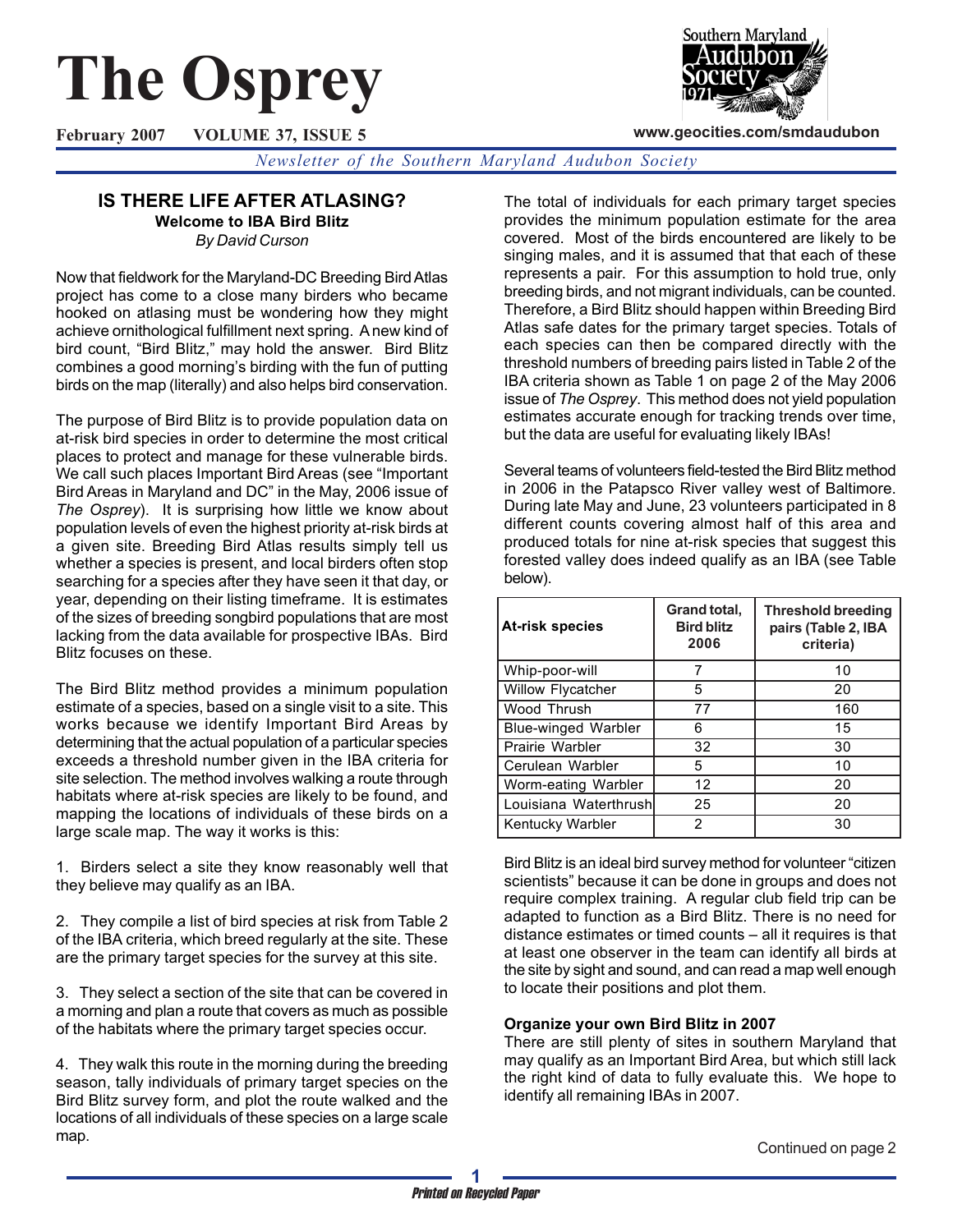Why not organize a Bird Blitz this spring at a potential IBA near you? It is not necessary (and often not even possible!) to cover an entire site, but if several teams coordinate on a single day, or if one team covers different sections of the site on different days, a significant proportion of a larger site can be "blitzed". Southern Maryland sites for which Bird Blitz data would be useful include:

- Mattawoman Natural Environment Area/Myrtle Grove Wildlife Management Area, Charles County.
- Zekiah Swamp, Charles County.
- Forests in southwestern Charles County.
- St. Mary's River State Park, St. Mary's County.
- Forests north of Leonardtown, St. Mary's County.
- Point Lookout, St. Mary's County.
- Calvert Cliffs State Park, Calvert County.
- Flag Ponds, Calvert County.
- Cove Point, Calvert County.
- Fishing Creek, Calvert County.

Bird Blitz instructions and survey forms are available by contacting Audubon MD-DC's Director of Bird Conservation, David Curson, at Audubon MD-DC, 2437 Eastern Avenue, Baltimore, MD 21224, or 410-558 2473. IBA criteria and nomination forms are available at Audubon's website: http:/ /mddc.audubon.org. Click on the Science & Conservation button, and then select Important Bird Areas.

# **REPORTS FROM THE FIELD**

#### **Port Tobacco Christmas Count, December 17, 2006** by Gwen Brewer.

More than 20 people ventured out on an unusually warm day for the Christmas count. Our number included 6 firsttime participants in this count (Tom Seaton, Joe and Maggie Tieger, Mary Sokol, and Craig and Glenn Turner), and it was great to have them together with our wonderful "regulars"! Through the hard work and good spotting of these folks, we saw 94 species in the count circle this year. Since 1984, this number of species in this count circle was surpassed only by the 95 species in 1988. The total number of individual birds was also high, due to a flock of over 16,000 Common Grackles near Allen's Fresh reported by David Henderson. We had a good variety of waterfowl,16 species, although in small numbers compared to previous years. We spotted all expected raptors, 7 species, and three owl species (no Barn Owl this year).

Shorebird highlights were Greater Yellowlegs in the Nanjemoy area, by Craig and Glenn Turner, and one American Woodcock in the north section of the count area, by Tom Seaton and Bob Boxwell. We got seven woodpecker species, and we are lucky that Jean Artes has a red-breasted nuthatch at her house, which is in the count circle. Open habitat birds of note were several Northern Harriers, flocks of American Pipits and Horned Larks, Eastern Meadowlarks, and a good showing of sparrows (10 species), including Fox, White-crowned, and a high number of Chipping Sparrows. We tallied a few Wild Turkeys, but no Gray Catbirds or Pine Warblers, despite

the warm weather. Unusual birds for the count this year were House Wren, found by Bob Boxwell and Tom Seaton, and two male Brewer's Blackbirds, found by George Jett and Gwen Brewer. George returned the next day and photographed one male Brewer's Blackbird, a very rare bird in the county and a new species for this Christmas count circle! Thanks very much to all who participated. —Gwen Brewer, Compiler.

# **Tropical Kingbird in Somerset County**,

#### by George Jett.

I photographed this Tropical Kingbird, *Tyrannus melancholicus*, a Maryland first state record, on December 28, 2007 on Reading Ferry Road, near Trinity, Maryland. Trinity is south of Salisbury, in Somerset county. I used a Canon 30D with a Canon 500 f4 lens with a 1.4 converter. I shot from a tripod.

The bird had been recently reported on the listserve MDOsprey. Gwen and I drove to Maryland on Dec. 27 from Flushing, Michigan where we were having Christmas with her family. We had planned on coming home on Wednesday anyway, but when we got home that evening I noticed the kingbird report. Having not spent enough time in the car that week, we decided to try and find the Tropical Kingbird.

What you see is one of several images I got. The bird also called and sang while we were there, which confirms that the bird was not a Couch's Kingbird. The bill is also too large for a Couch's. The species is rarely found in the USA east of extreme southeastern Texas.



To see this image in color, go to this issue of *The Osprey* posted at www.geocities.com/smdaudubon.

## **SUCCESSFUL FUNDRAISER**

The gift wrapping fundraiser at the Wild Bird Center raised \$611 for the camp scholarship fund. Thank you, once again, to Lee and Dee Duer, owners of the store, who hosted the event the two weeks before Christmas and provided the wrapping materials. All the store

Continued on page 3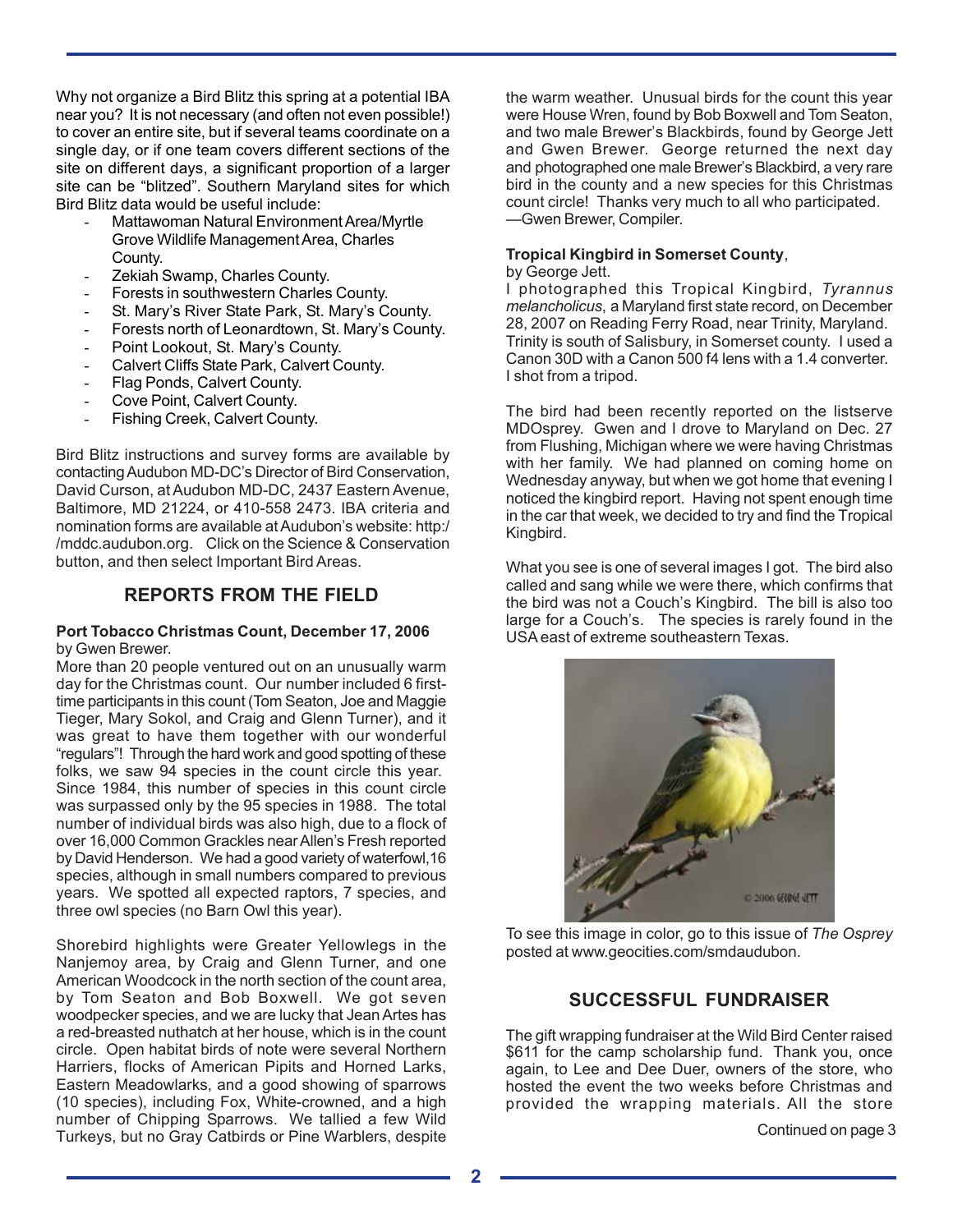personnel welcomed us, especially the store security personnel, Shadow and Heidi, the Duers German shepherds. Thank you to the night owls who kept the wrapping table going during evening hours at the store, George Jett and Ann Wearmouth. Thanks, also, to Bev Walker for daytime wrapping, a welcome break so I could run urgent errands. The amount raised is more than half the amount of a scholarship. Tax deductible donations to the camp scholarship fund are always accepted.

—Millie Kriemelmeyer

# **TENTH ANNUAL GREAT BACKYARD BIRD COUNT TO COMBINE FUN OF BIRD WATCHING WITH CONSERVATION**

**New York, NY & Ithaca, NY, January 4, 2007 -** What mid-winter activity is fun, easy, free, and helps bird conservation? What can parents and teachers do with children that connects them to a whole new world of natural wonders? This February, the tenth annual Great Backyard Bird Count (GBBC), sponsored by National Audubon Society and the Cornell Lab of Ornithology, will give everyone a chance to discover the birds in their neighborhood and "Count for the Record."

During February 16-19, 2007, people of all ages, from beginners to experts, are invited to join this event that spans all of the United States and Canada. Participants can take part wherever they are - at home, in schoolyards, at local parks or wildlife refuges. Observers simply count the highest number of each species they see during an outing or a sitting, and enter their tally on the Great Backyard Bird Count web site at www.birdsource.org/gbbc.

Participants who want to hone their bird watching skills can learn more from the Great Backyard Bird Count web site, which offers identification tips and access to photos, sounds, maps, and natural history information on more than 500 bird species. People can also submit photos to an online gallery showcasing the dazzling array of winter birds found during the GBBC. Competitions add another element of fun, including a photo contest, rankings for most numerous birds, and the coveted "checklist champ" title for towns, states, and provinces with the highest participation.

# **FEDERAL AGENCY WON'T LIST DISAPPEARING EASTERN SONGBIRD AS 'THREATENED'**

#### **Without Federal Protection, Cerulean Warbler Population will Continue to Plummet**

**Washington, DC, December 7, 2006 –** The U.S. Fish and Wildlife Service (FWS), after stalling for six years and missing numerous deadlines required under the Endangered Species Act, has issued a decision not to list the Cerulean Warbler as a threatened species. The National Audubon Society, Defenders of Wildlife, and regional conservation organizations that petitioned the agency in 2000 to list the

Continued on page 4

## **FOSTER PARENTS NEEDED**



Southern Maryland Audubon Society sponsors the banding of nestling birds of prey, or raptors, with serially numbered aluminum bands in cooperation with the Bird Banding Laboratory of the U. S. Department of the Interior, as part of our bird research and conservation activities in Southern Maryland. Limited numbers

of Osprey and Barn Owl nestlings become available each year for adoption. The gift of \$10 for an Osprey adoption, or of \$25 for a Barn Owl adoption, contributes to a special fund for the support of raptor research and raptor conservation projects. The foster parent receives:

- A certificate of adoption with the number of the U. S. Department of the Interior band, and the location and date of the banding.
- Information on the ecology and migration patterns of the species, photo of a fledgling, and any other information on whereabouts or fate of the bird that may be available.

Interested? Here's how to become a foster parent of an Osprey or a Barn Owl. Send \$10.00 for each Osprey, or \$25 for each Barn Owl to:

**Southern Maryland Audubon Society ATTN: Adoption Program 11350 Budds Creek Rd. Charlotte Hall, Maryland 20622**



| <b>ADOPT A RAPTOR</b>                                                  |  |  |  |  |
|------------------------------------------------------------------------|--|--|--|--|
| Name:                                                                  |  |  |  |  |
| Address:                                                               |  |  |  |  |
|                                                                        |  |  |  |  |
|                                                                        |  |  |  |  |
| I wish to adopt (check one):                                           |  |  |  |  |
| (number of) Osprey, \$10.00 each<br>(number of) Barn Owl, \$25.00 each |  |  |  |  |
| <b>Amount Enclosed:</b>                                                |  |  |  |  |
| (Make checks payable to:<br>Southern Maryland Audubon Society)         |  |  |  |  |

\_\_\_\_\_\_\_\_\_\_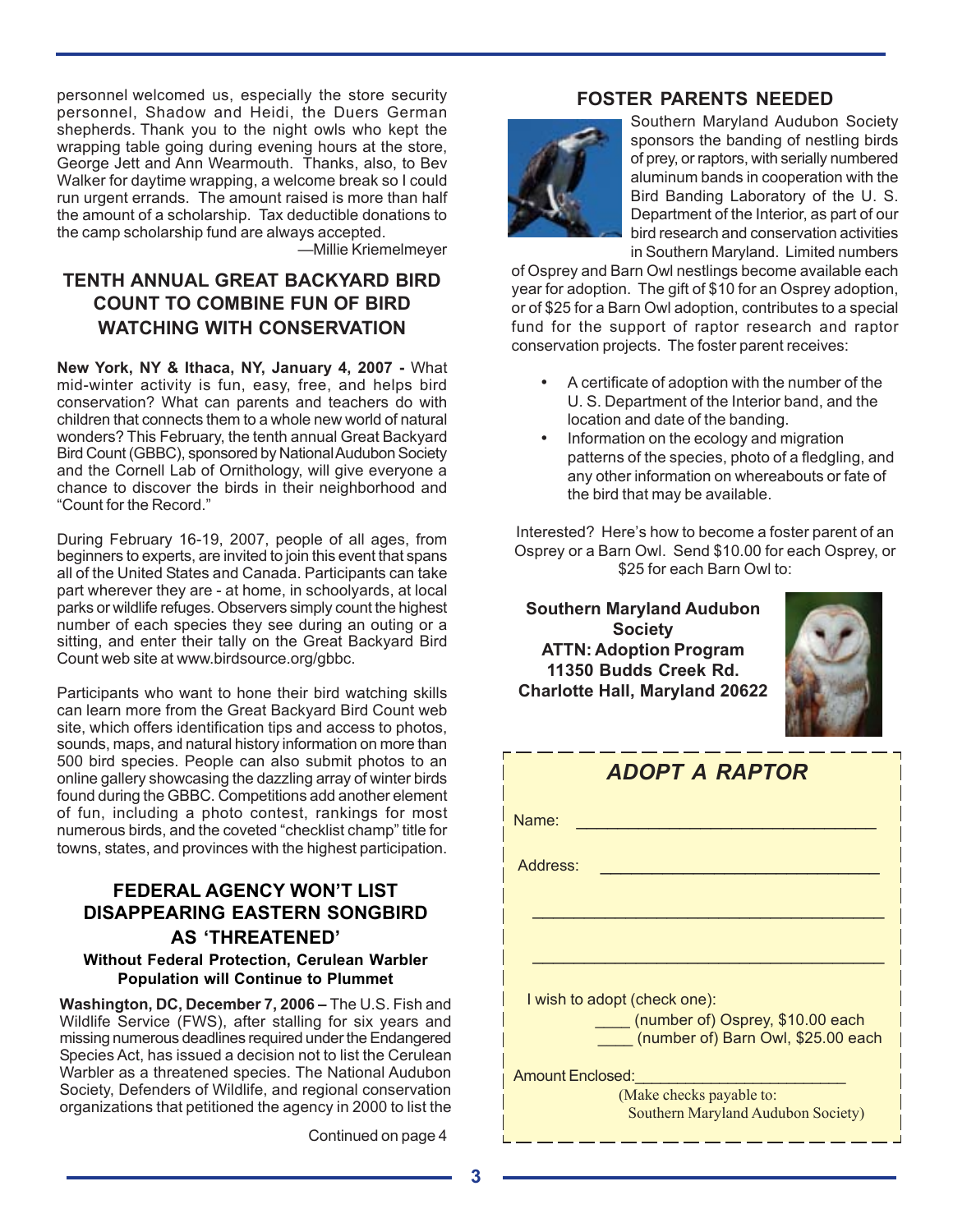Cerulean as threatened expressed grave concerns over the songbird's future without the comprehensive protections provided by the Act.

The Cerulean Warbler population has dropped almost 82 percent throughout its U.S. range over the last 40 years, making it the fastest declining warbler in the country. The rate of decline has quickened and the threats to its survival, particularly from mountain removal mining, have worsened while the groups' petition has been pending before the FWS.

The FWS decision comes after the groups sued the agency in February 2006 for repeatedly violating deadline requirements under the Act. In June, the FWS settled that case by promising to render a final decision by November 30. The decision was entered into the Federal Register today.

"The birding community is greatly concerned because the Cerulean has been declining throughout its range for such a long period of time," said Greg Butcher, Ph.D., Director of Bird Conservation with Audubon. He said the bird has declined an average of 6 percent per year over the last eight years, compared to an annual average of 4.3 percent from 1966 to 2004.

"It's a tragedy that the Fish and Wildlife Service won't step up and act now, before this songbird moves any closer toward extinction," said DJ Gerken, staff attorney with the Southern Environmental Law Center, a nonpartisan, nonprofit organization representing the conservation groups.

Since the petition was filed, new information has come to light about the increasing loss and fragmentation of the Cerulean's eastern forest habitat from mountaintop removal mining. This form of surface mining is expected to increase dramatically in the core of the Cerulean's range where the bird has already suffered drastic population declines – 80 percent in the Cumberland Plateau in Tennessee, Kentucky and West Virginia, and 65 percent in the Ohio Hills in Ohio, West Virginia and Pennsylvania.

A multi-agency environmental study of mountaintop mining in four states (WV, TN, KY, VA) found that between 1992 and 2012, some 1.4 million acres of forests will be lost, more than half due to mountaintop mining. The study noted that this loss of habitat for forest birds with core breeding areas in the Appalachian coal fields has "extreme ecological significance in that habitats required by these species for successful breeding are limited in the eastern United States." The Partners in Flight program has identified 15 songbirds with habitat in these forests as priority species for conservation, with the Cerulean as the highest priority. Ceruleans will be the most affected because they favor the steep slopes and ridge tops targeted by mountaintop removal. More than 70 percent of breeding Cerulean Warblers are found in the Ohio Hills and Cumberland Plateau regions targeted by mountaintop mining.

In 2000, 28 groups throughout the East petitioned the FWS to list the Cerulean as threatened, citing the precipitous decline in population and the growing threats to its summer breeding habitat in higher-elevation deciduous forests, including logging, sprawl development and mountaintop removal mining. FWS biologists at one time considered the bird a 'candidate species,' and found in 2002 that the groups' petition warranted further study. However, the agency, which has continually come under fire for ignoring its own scientists' analysis in favor of politically expedient decisions, evaded issuing a final determination until forced by the court.

"The FWS decision not to list the Cerulean Warbler is just one more example of the administration's blatant disregard for science," said Caroline Kennedy, senior director of field conservation with Defenders of Wildlife. "Any delay in taking the steps necessary to protect the warbler and its habitat only propel the songbird closer to extinction."

"The Southern Appalachians form the southernmost range for the Cerulean, one of the songbirds most cherished by the growing number of birders who come to the mountains of western North Carolina," said Bob Gale, Ecologist for the Western North Carolina Alliance. "The federal government is shirking its responsibility to do everything possible to keep this bird from disappearing from our mountains altogether."

The conservation groups said they will continue their efforts to protect the Cerulean Warbler, including a possible legal challenge to the agency decision, continued tracking and documentation of the bird's population, advocating improved logging practices that do the least damage to Cerulean habitat, and seeking habitat protection on national forest lands.

## **WELCOME, NEW MEMBERS!**

Phillip/Claudia Angle, Nanjemoy Rosebud Archer, White Plains Franklin Ampy, Suitland Barbara Bechtel, Piney Point Marilyn Beeson, Dunkirk Katherine Bell, Suitland Kathlyn Brigham, California James Briscoe IV, Saint Leonard Phyllis C. Burke, Port Republic Phyllis Burkes, Port Republic Rafael Curbelo, Waldorf Nancy Deady, Lusby Patricia Durkin, Washington, DC Kermit Dyke, Lusby Paul Eastwood, Chesapeake Beach Harvey Gagne, La Plata Larry Haskett, St. Mary's City Benjamin Johnson, Callaway Wayne Johnson, Great Mills Kathy Luers, White Plains Stephen Milback, Callaway Wendy Mitchell, Prince Frederick Chris Ordiway, Accokeek Jean Perkins, Owings Linda Reid, Fort Washington Alma Roussell, Avenue Barbara Sapienza, Leonardtown Rebecca Turner, La Plata Matthew Wasinchism, Leonardtown Glenna Wood, Mechanicsville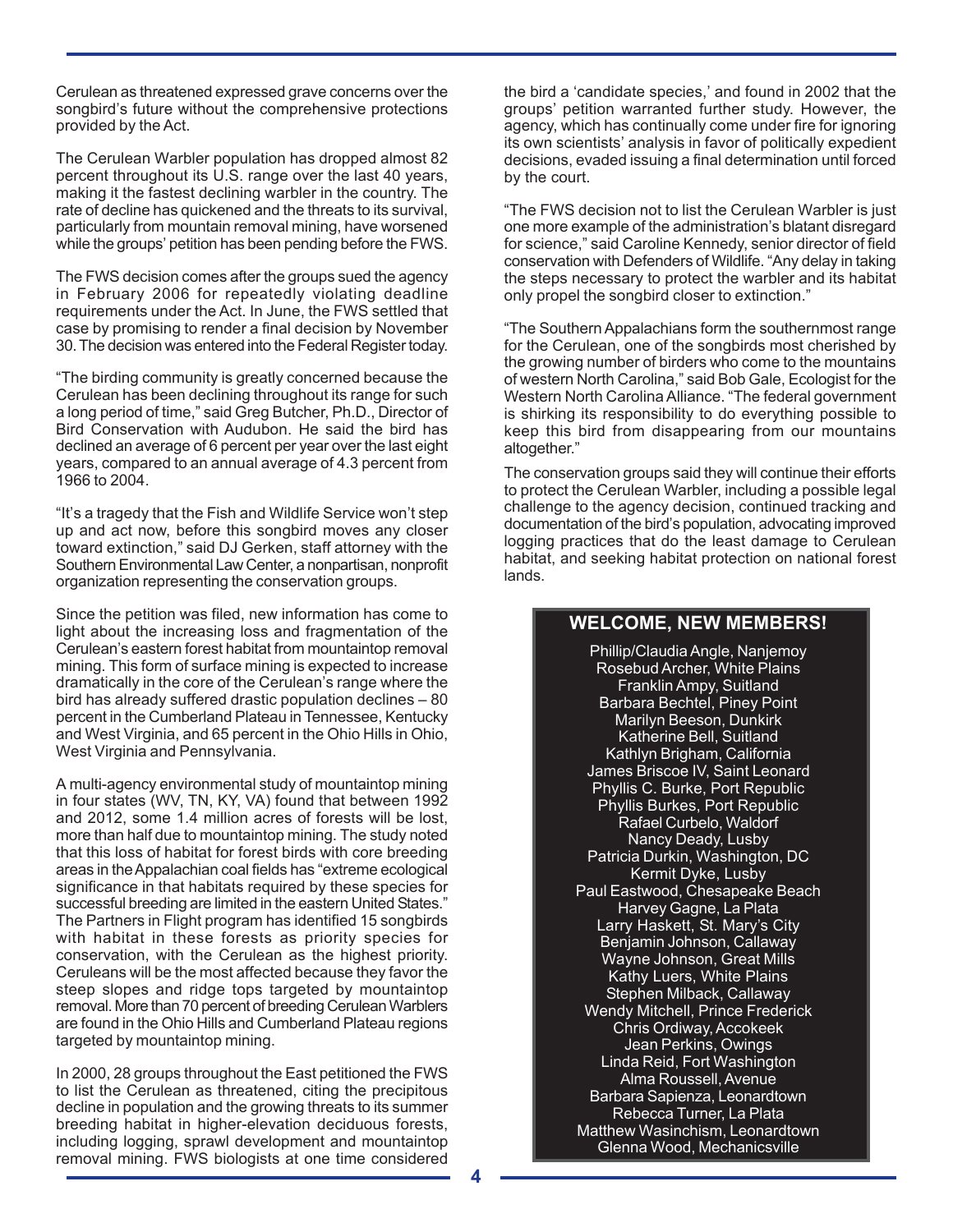# **TEACHERS, NATURALISTS, ENVIRONMENTAL EDUCATORS: APPLY NOW FOR A SCHOLARSHIP TO A MAINE AUDUBON SUMMER WORKSHOP**

Southern Maryland Audubon Society is accepting scholarship applications for the Workshop for Educators, or other workshops, offered at Maine Audubon's Hog Island camp. Week long summer workshops begin on June 19 and end on September 15.

Go to http://maineaudubon.org for information on the workshops.

Teachers, naturalists and environmental educators working in Calvert, Charles, southern Prince George's and St. Mary's Counties are eligible to apply for the scholarship.

Your one page application should state your name, home and work address, phone numbers, and email address. You should tell how the camp experience will increase your knowledge and enhance your teaching.

Your supervisor or principal must write a letter of recommendation.

March 27 is the deadline for Southern Maryland Audubon Society to receive your application and letter of recommendation.

The scholarship recipient will be selected by Board of Directors of Southern Maryland Audubon Society at their meeting on March 28.

The recipient will arrange for travel to the camp.

Send your application and letter of recommendation to:

Millie Kriemelmeyer SMAS Education Chair 16900 Mattawoman Lane Waldorf MD 20601-32801 Fax: 301-782-7615 milliek@radix.net

Events continued from page 6

March 3—**Saturday**—8 AM to noon. **Field Trip** Patuxent River Naval Air Station (NAS), St. Mary's County. **Late Winter Land Birds, Waterfowl.** Leader: Dean Newman (240-895-7321, dean.newman@verizon.net). Meet at the Park & Ride lot across the street from the Lexington Park Post Office on Tulagi Place. Past trips have produced Lapland Longspur, Snow Bunting, Short-eared Owl, and waterfowl**. Call the leader for reservations and security details before February 28**. You must sign up for this trip in advance and provide your Social Security number. Facilties and no fee.

## ○○○○○○○○○○○○○○○○○○○○○○○○○○○○○○○○○○○○○○○○○○○○ ○○○○○○○○○○○○○○○○○○○○○○○○ **NEW OR RENEWAL MEMBERSHIP APPLICATION**

- $\Box$  Please enroll me as a member of the Audubon Family and the Southern Maryland Audubon Society. I will receive the chapter newsletter, *The Osprey*, and all my dues will support environmental efforts in Southern Maryland.
- $\Box$  Please enroll me as a member of the National Audubon Society at the Introductory Offer, or renew my National membership. My membership will also include membership in the Southern Maryland Audubon Society. I will receive National's *Audubon* Magazine, the chapter newsletter, *The Osprey*, and support national and local environmental causes. A fraction of my dues will be returned to the local chapter.

|                                                                                                             | Name                                      |                                  |     |  |  |
|-------------------------------------------------------------------------------------------------------------|-------------------------------------------|----------------------------------|-----|--|--|
|                                                                                                             |                                           |                                  |     |  |  |
|                                                                                                             |                                           |                                  | Zip |  |  |
| <b>Chapter-Only Dues</b> (new/renewal)<br>Make check payable to<br><b>Southern Maryland Audubon Society</b> |                                           |                                  |     |  |  |
|                                                                                                             |                                           |                                  |     |  |  |
|                                                                                                             | Senior/Student 1yr \$15 2yr \$28 3yr \$42 |                                  |     |  |  |
|                                                                                                             | Individual Lifetime Membership            | \$500<br>Senior (0ver 62) $$250$ |     |  |  |

| <b>Mail to: Southern Maryland Audubon Society</b> |  |  |  |  |
|---------------------------------------------------|--|--|--|--|
| <b>Attn: Membership</b>                           |  |  |  |  |
| <b>P.O.Box 181</b>                                |  |  |  |  |
| <b>Bryans Road, MD 20616</b>                      |  |  |  |  |

### **National Dues, Make check payable to National Audubon Society**

| ⊔  | Introductory Offer - 1 year        | <b>S20</b> |
|----|------------------------------------|------------|
|    | $\Box$ Introductory Offer – 2 year | \$30       |
|    | $\Box$ Senior/Student              | \$15       |
| u. | Renewal Rate                       | \$35.      |